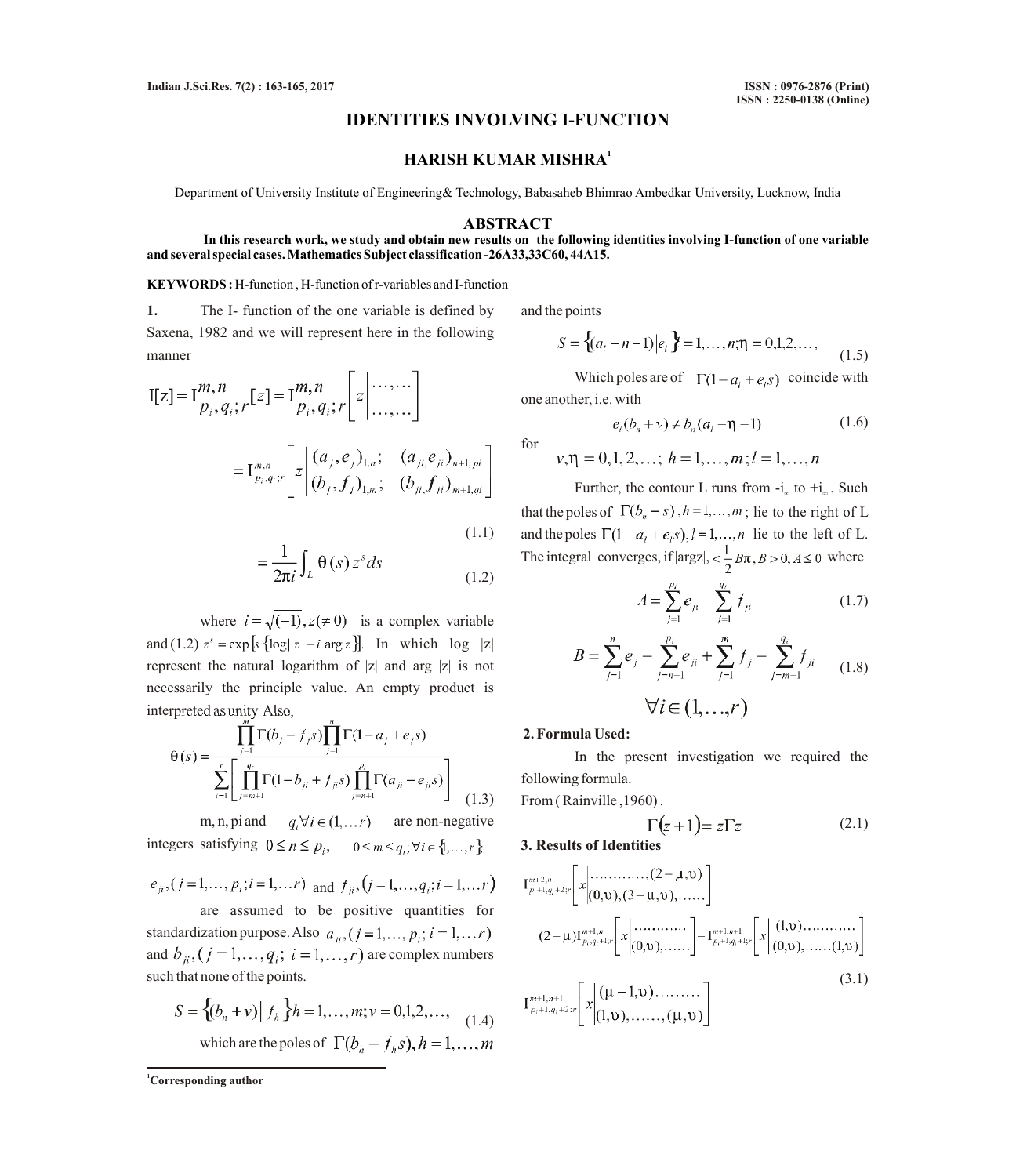#### **MISHRA : IDENTITIES INVOLVING I-FUNCTION**

$$
= (1 - \mu) I_{p_i, q_i + 1,r}^{m+1, n} \left[ x \Big| \begin{matrix} \dots \dots \dots \dots \dots \end{matrix} \Big| + I_{p_i + 1, q_i + 2;r}^{m+1, n+1} \left[ x \Big| (0, v) \dots \dots \dots \Big| \right],
$$
\n(3.2)\n
$$
I_{p_i + 1, q_i; r}^{m+1, n} \left[ x \Big| \begin{matrix} \dots \dots \dots \big| ( \mu, v ) \end{matrix} \right] - I_{p_i + 1, q_i + 1; r}^{m+1, n} \left[ x \Big| \begin{matrix} \dots \dots \big| ( \mu - v, v ) \end{matrix} \right],
$$
\n
$$
= (1 + v) I_{p_i, q_i; r}^{m, n} \left[ x \Big| \begin{matrix} \dots \dots \dots \dots \end{matrix} \right].
$$
\n(3.3)\n
$$
\mu I_{p_i + 1, q_i + 2}^{m+1, n+1} \left[ x \Big| (1 - \mu, v) \dots \dots \big| \right].
$$
\n(3.3)

(3.4) 

Where B given in equation (1.8).

### **4. Proof of Identities**

Proof of equations  $(3.1),(3.2),(3.3)$  and  $(3.4)$  can be easily prove using equations  $(1.1)$ , $(1.2)$  and  $(2.1)$ .

# **5. ParticularCases**

(Saxena and Singh ,1994), (Rathi et al., 1960), (Agarwal, 1997), (Goyal and Agarwal 1980), (Srivastava 1992), (Srivastava, 1994) and Several other authors have studied identities involving I-function. On choosing in main integrals, we get following integrals in terms of H- function of one variable:

$$
H_{p+1,q+2}^{m+2,n} \left[ x \middle| \begin{array}{l} (a_j, e_j)_{1,p}, (2-\mu, v) \\ (0, v), (3-\mu, v), (b_j, f_j)_{1,q} \end{array} \right]
$$
  
\n=  $(2-\mu) H_{p,q+1}^{m+1,n} \left[ x \middle| \begin{array}{l} (a_j, e_j)_{1,p} \\ (0, v), (b_j, f_j)_{1,q} \end{array} \right] - H_{p+1,q+1}^{m+1,n+1} \left[ x \middle| \begin{array}{l} (1, v), (a_j, e_j)_{1,p} \\ (0, v), (b_j, f_j)_{1,q}, (1, v) \end{array} \right] ,$   
\n
$$
H_{p+1,q+2}^{m+1,n+1} \left[ x \middle| \begin{array}{l} ( \mu -1, v), (a_j, e_j)_{1,p} \\ (1, v), (b_j, f_j)_{1,q}, ( \mu, v) \end{array} \right]
$$
  
\n=  $(1-\mu) H_{p,q+1}^{m+1,n} \left[ x \middle| \begin{array}{l} (a_j, e_j)_{1,p} \\ (1, v), (b_j, f_j)_{1,q} \end{array} \right] + H_{p+1,q+2}^{m+1,n+1} \left[ x \middle| \begin{array}{l} (0, v), (a_j, e_j)_{1,p} \\ (1, v), (b_j, f_j)_{1,q}, (1, v) \end{array} \right] ,$   
\n(5.2)

$$
H_{p+l,q}^{m+l,n} \left[ x \Big|_{(\mu+1,\nu),(\beta_j,f_j)_{l,q}}^{(a_j,e_j)_{l,p},(\mu,\nu)} \right] - H_{p+l,q+l}^{m+l,n} \left[ x \Big|_{(\mu-v,\nu),(\beta_j,f_j)_{l,q}}^{(a_j,e_j)_{l,p},(\mu-v-1,\nu)} \right]
$$
  
\n
$$
= (1+\nu) H_{p,q}^{m,n} \left[ x \Big|_{(\beta_j,f_j)_{l,q}}^{(a_j,e_j)_{l,p}} \right], \qquad (5.3)
$$
  
\n
$$
\mu H_{p+l,q+l}^{m+l,n+l} \left[ x \Big|_{(1,\nu),(\beta_j,f_j)_{l,q},(-\mu,\nu)} \right]
$$

$$
=H_{p,q+1}^{m+1,n}\left[x\left| \begin{array}{c} (a_j,e_j)_{1,p} \\ (1,\mathfrak{v}), (b_j,f_j)_{1,q} \end{array} \right] - H_{p+2,q+2}^{m+1,n+2}\left[x\left| \begin{array}{c} (0,\mathfrak{v}), (1-\mu,\mathfrak{v}), (a_j,e_j)_{1,p} \\ (1,\mathfrak{v}), (b_j,f_j)_{1,q}, (-\mu,\mathfrak{v}) \end{array} \right| \right. \tag{5.4}
$$

### **DISCUSSION**

We have obtained the result namely  $(3.1)$ , $(3.2)$ , (3.3),(3.4),(5.1), (5.2), (5.3), and (5.4) which satisfied all the conditions of I- function and H-function.

# **ACKNOWLEDGEMENT**

I am thankful to Dr.(smt.) Neelam Pandey, Science P.G. College , Rewa (M.P.) for this research work .

# **REFERENCES**

- Agrawal M. K., 1997. An expansion formula for the Ifunction of two variable. Vijnana Parishad Anusandhan Patrika, **40** (2), 121-125.
- Goyal A. and Agrawal R. D., 1980). An expansion formula for I-function of two variables involving generalized Legendraassociated function. Journal of M.A.C.T., Bhopal, **29** : 11-20.
- Rainville E. D., 1960. Special function . Macmillan, New York .
- Rathi, A. K. and Sharma, Sonia, 1996. An identities corresponding to an identity due to preece. Vijnana Parishad AnusanthaPatrika, **39**(4),255.
- Saran N., 1989. Special function pragati Prakashan, Meerut. India, **52** (A), III, 366-375.
- Saxena R. K. and Singh Y., 1994. Two finite expansion for multivariableI-function.Vijnanaparishad Anusandhan Patrika, **37**(2), 105-11.